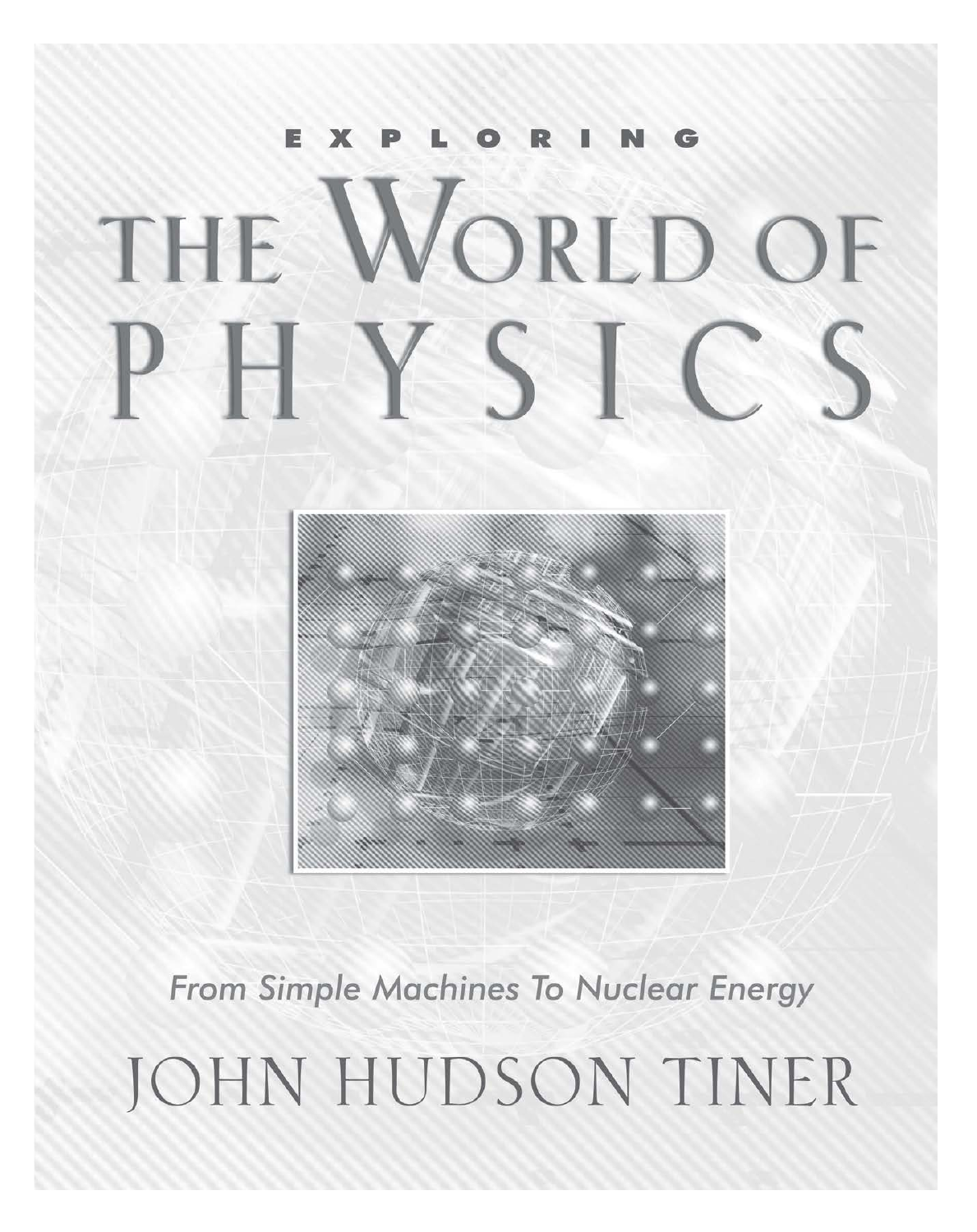## **EXPLORING** THE WORLD OF PHYSICS

<span id="page-1-0"></span>First printing: May 2006 Second printing: March 2008

Copyright © 2006 by John HudsonTiner. All rights reserved. No part of this book may be used or reproduced in any manner whatsoever without written permission of the publisher except in the case of brief quotations in articles and reviews. For information write: Master Books, P.O. Box 726, Green Forest, AR 72638.

ISBN-13: 978-0-89051-466-5 ISBN-10: 0-89051-466-6 Library of Congress Catalog Number: 2005936557

Interior Design and Layout: Carol and Eric Sawyer of Rose Design, Greenfield Center, NY 12833

Printed in the United States of America

For information regarding author interviews, please contact the publicity department at (870) 438-5288.

Please visit our website for other great titles:

www.masterbooks.net

## Dedication

## This book is dedicated to Matthew John Stephens.

## How to Use Exploring The World of Physics

 Students of several different ages and skill levels can use *Exploring the World of Physics*. Children in elementary grades can grasp many of the concepts, especially if given parental help.

Middle school students can enjoy the book independently and quickly test their understanding and comprehension by the challenge of answering the questions at the end of each chapter.

Junior high and high school students can revisit the book as a refresher course. The sections marked "For More Study" are intended to challenge older students. These sidebars can be a springboard for additional study by advanced students.

Thought-provoking questions and problems are found throughout the book. The activities reinforce the essential principles of physics.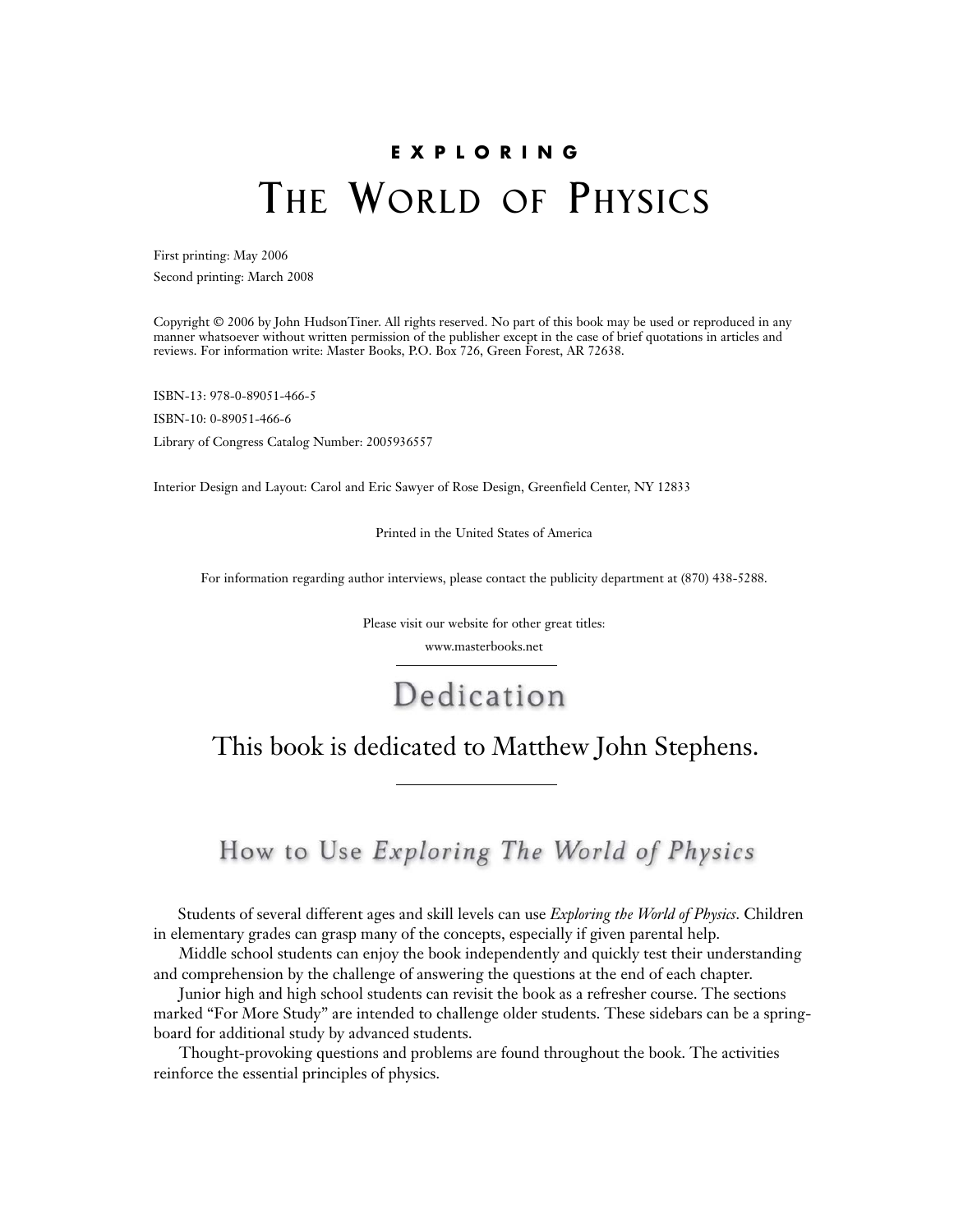## Table of Contents

| <b>Chapter 1:</b> |  |
|-------------------|--|
| <b>Chapter 2:</b> |  |
| <b>Chapter 3:</b> |  |
| <b>Chapter 4:</b> |  |
| <b>Chapter 5:</b> |  |
| <b>Chapter 6:</b> |  |
| <b>Chapter 7:</b> |  |
| <b>Chapter 8:</b> |  |
| <b>Chapter 9:</b> |  |
|                   |  |
|                   |  |
|                   |  |
|                   |  |
|                   |  |
|                   |  |
|                   |  |
|                   |  |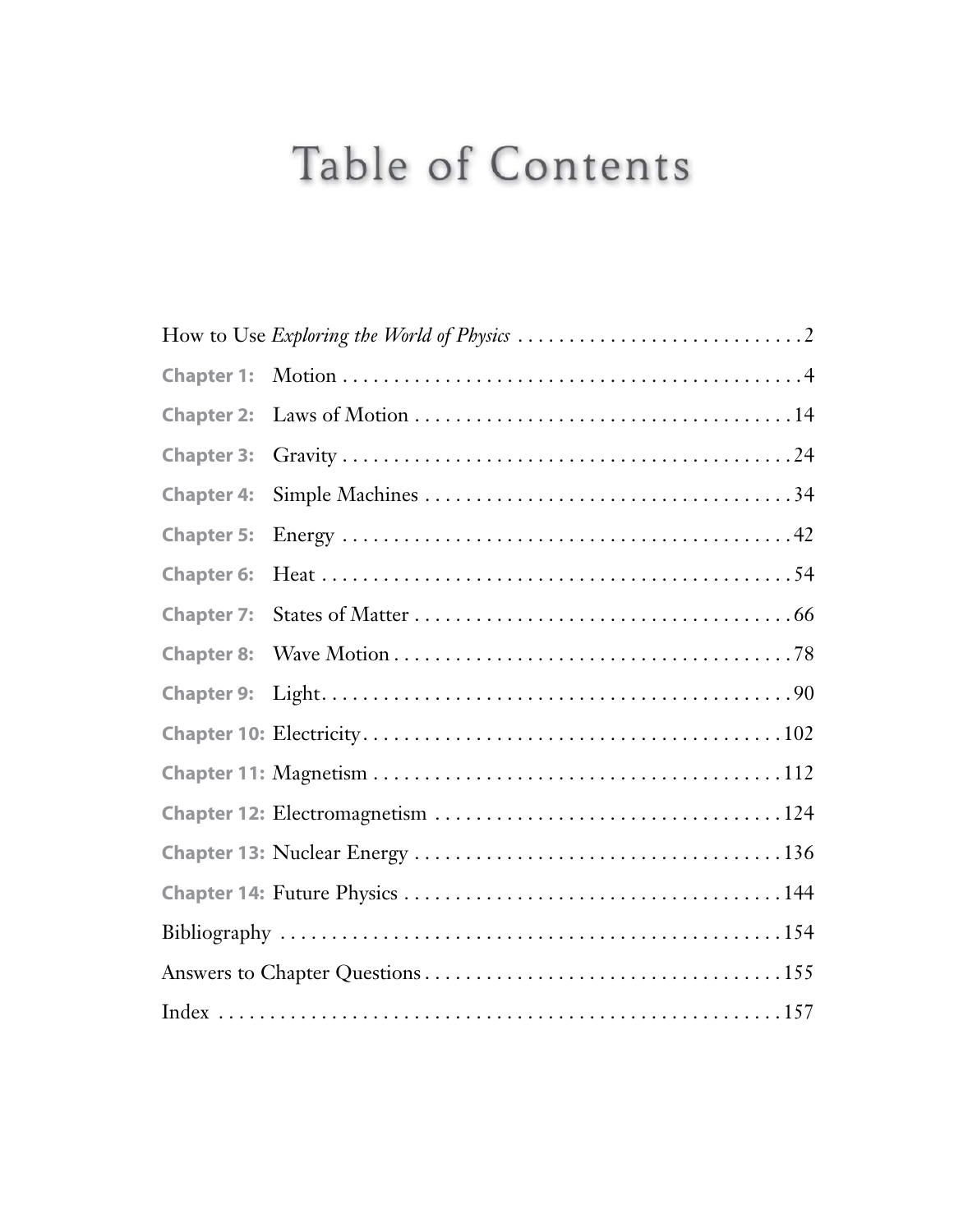<span id="page-3-0"></span>

## Motion

Physics is the science that explores how energy acts on matter. Everything in the universe that we can experience with our senses is made of matter and energy. The Bible recognized this fact in Genesis 1:1–3. After God created earth (matter), He said, "Let there be light [energy]."

Matter has weight and occupies space. Energy can put matter in motion or change it in some way. Physics is sometimes described as the study of matter in motion, but physics is far more than that because physics includes exploring not only motion, but also sound, heat, light, electricity, magnetism, and nuclear energy.

Physics goes far back in time. Aristotle, an ancient Greek scientist, lived more than 2,000 years ago. The Greeks made an effort to gain knowledge through observation and reasoning. However, they seldom did experiments, which are observations that can be repeated under

#### PROBLEMS

1. How do modern scientists test new ideas?

2. What discovery helped clocks keep better time?

3. How did Galileo slow the motion of falling balls?

*Can You Propose Solutions?*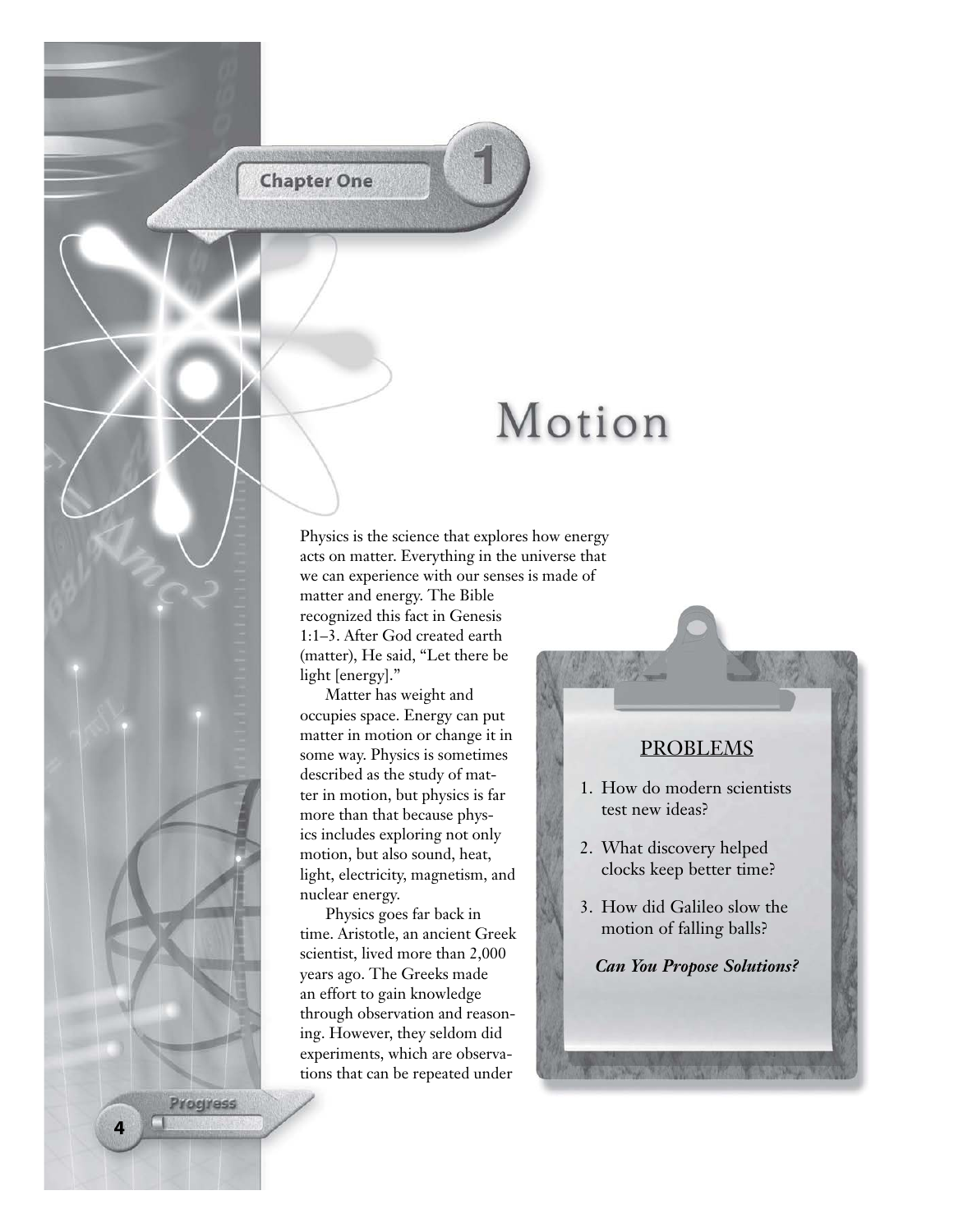controlled conditions. Without experiments, they could not repeat what they observed to test their conclusions.

For instance, suppose they saw a leaf fall from a tree and later saw an apple fall from the same tree. They might speculate as to why the apple appeared to fall more quickly than the leaf, but they would not think to pick up an apple and a leaf and drop them together.

In addition, measurement is essential to good science. Scientists must be able to measure quantities such as weight, distance, time, temperature, electric current, and light intensity. Ancient people had few accurate scientific instruments, so they could not easily measure what they observed. Ancient scientists could only state what they discovered as general conclusions rather than precise scientific principles.

For example, they might see a heavily loaded cart roll down a hill and conclude that it gained speed. From one moment to the next, it rolled faster and faster. However, they had no accurate clocks, so they could not time the cart and measure its actual speed.

The first person to make real progress in understanding physics was Galileo, a scientist who lived in Italy almost 500 years ago. Like

the Greeks, he had a brilliant and inquiring mind. In addition to thinking and observing, he was willing to experiment. Experiments are a great way to collect scientific information and test new discoveries.

Galileo entered the University of Pisa in 1581 to study medicine. Europe at that time was coming out of a period known as the Middle Ages. The Middle Ages were sometimes called the Dark Ages in Europe because learning had been in a deep decline. Most people—including leaders of countries—could neither read nor write.

In these dark days, scholars held in high regard the confident writings of Aristotle and other Greeks who lived almost 2,000 years earlier. People of the 1500s turned to ancient books as final authority on scientific matters. They saw no reason to question Aristotle's books or test his statements.

During his first year at the university, Galileo discovered an important principle that ancient Greeks had completely overlooked.

Students at Pisa began their day by going to chapel. One morning Galileo knelt and said his prayers in the dark chapel. He arose to watch a lamplighter light the candles in a lamp which was hanging 30 feet from the high ceiling.

> Lighting the candles caused the lamp to move in a slow back and forth motion. As its motion died down, it seemed to take as long to make a small swing as a large one. Galileo timed the chandelier swing with his pulse.

Galileo returned to his room to try other pendulums. Experiments showed that the time for a complete swing was the same whether the arc was a small one or a large one.

Galileo's discovery is known as the principle of the pendulum. A principle is a law of science. In this case, Galileo had found that two pendulums of the same length would swing at the same rate regardless of how wide or shallow



*Aristotle taught his students to learn through observation and reasoning.*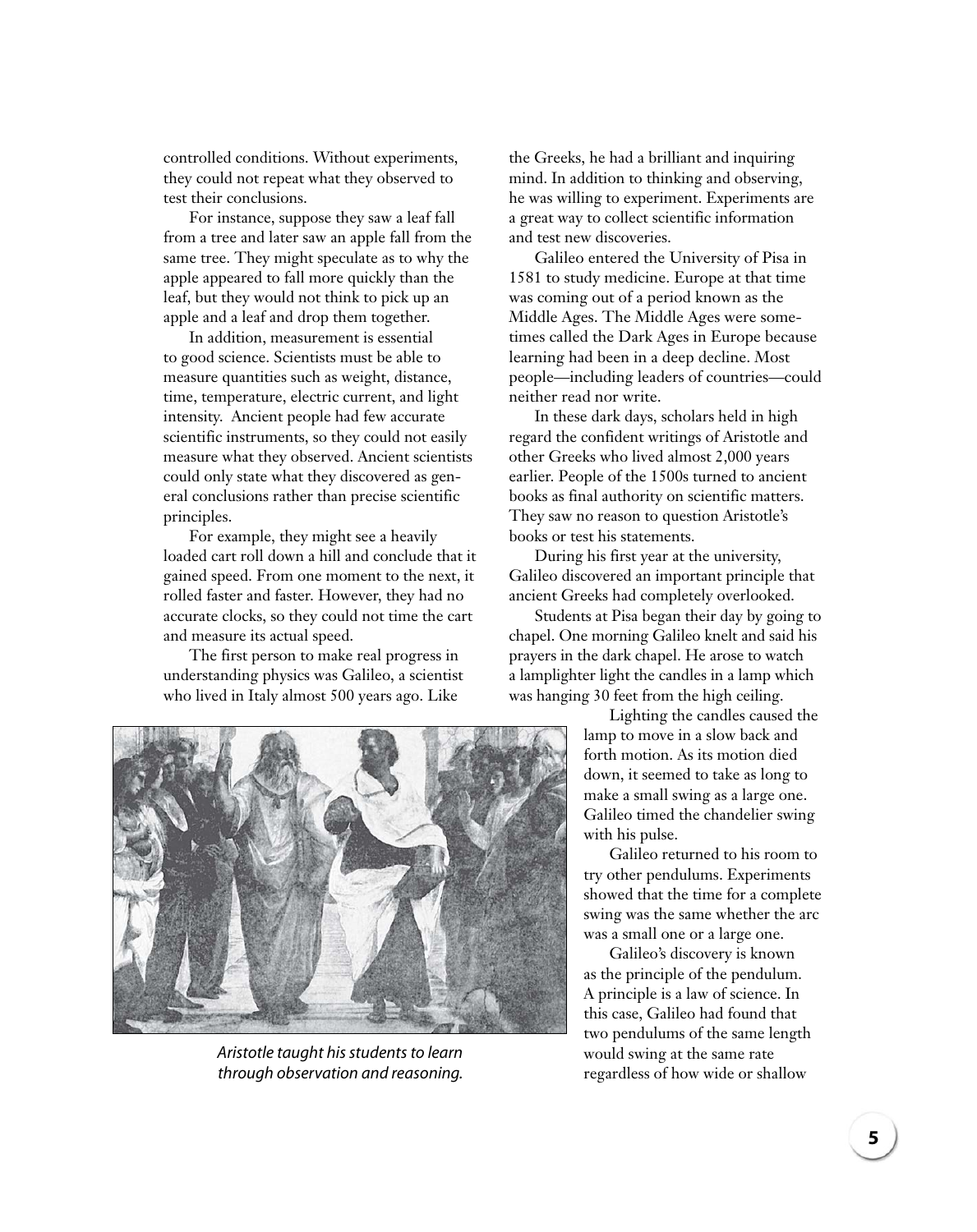### *Aristotle*

 Aristotle (Greek Philosopher, 384 – 322 b.c.) was a great thinker of the ancient world. He attended school at Plato's Academy in Athens, Greece. It was one of the best schools in the world. Aristotle learned to observe carefully, pose insightful questions, and use reason to form conclusions. He did not, however, learn to do experiments to reveal new facts. Doing an experiment required work with the hands, but Greek thinkers thought manual labor was the work of servants.

Aristotle stayed in Athens for 20 years, first as a student and then as a teacher. He returned to his home country of Macedonia and served as the private tutor of the young man who would become Alexander the Great. Alexander the Great grew up to become the greatest military general of the ancient world.

Aristotle and Alexander the Great became good friends. Alexander the Great gave Aristotle money to start his own school in Athens. Aristotle called his school the Lyceum. Aristotle lectured as

he walked about in the garden with his students. He encouraged his students to test their observations with common sense and clear thinking.

Aristotle wrote a book about the systems of laws that govern countries. He believed education was essential to the survival of a nation. Aristotle said, "All who have meditated on the art of governing mankind are convinced that the fate of empires depends on the education of youth."

About 50 of Aristotle's books were preserved. Errors in his books are minor considering the vast number of subjects he discussed. However, scholars in Europe during the Middle Ages believed his books contained no errors and all knowledge could be found in them. Medieval scholars made few important new discoveries in science. Aristotle would have been appalled if he had known that future people would use his books as the final word on scientific questions.



*Aristotle tutoring Alexander the Great who was fourteen years old at the time.*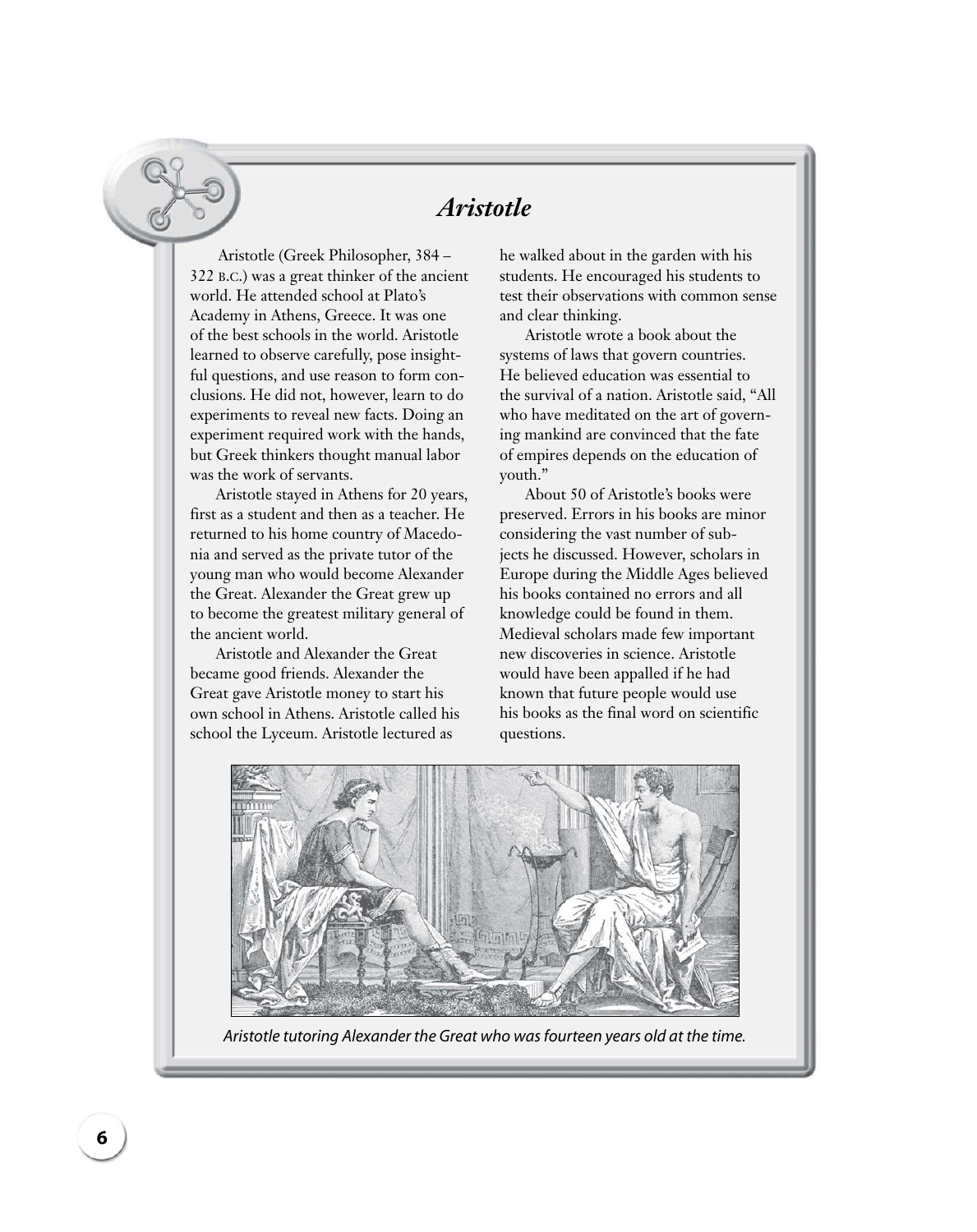their arcs. Only by making the string longer could he lengthen the time needed to make one back and forth swing.

Ancient Greeks had not mentioned this discovery in any of their books. The 17-yearold Galileo had made a discovery they had completely overlooked. Galileo realized that the ancient Greeks did not have all of the answers.

Galileo's discovery of the principle of the pendulum turned out to have a useful application. In Galileo's time, only length and weight could be measured with any accuracy. Merchants sold cloth, ribbon, and rope by length. They sold grain, potatoes, and coal by weight. They had developed accurate scales and rulers for measuring these quantities, but other tools of science, especially a way to accurately measure time, had not yet been invented.

Short intervals of time were especially difficult to measure. The best clocks of Galileo's day had only hour hands. They could not keep time accurately to the minute or second.

The regular back and forth motion of the pendulum would eventually regulate a clock so time could be measured to the second. However, attaching a pendulum to a clock would not occur until 30 years after Galileo died.

Galileo's experiments with pendulums set him thinking about other forms of motion. Almost everything taught about motion came from the books of Aristotle.

Aristotle claimed that heavy objects fall more rapidly than light ones. A ball ten times as heavy as a lighter one would fall ten times faster. A rumor sprang up that Galileo dropped different size iron balls from the tower of Pisa. It was the Leaning Tower of Pisa even then. Both heavy and light iron balls that Galileo dropped struck the ground at the same time.

He may not have done this experiment, but he did do other ones that convinced him that all objects would fall at the same speed.

Everyone knew that a feather would fall more slowly than a lump of lead. Galileo had to explain this everyday observation. He believed that air resistance caused differences *Falling Objects*

*Try this experiment testing the speed of falling objects.*

Test whether light and heavy objects fall at same or different speeds. Place a dime and a quarter in the palm of your hand. Stand where the floor is hardwood, tile, or another solid surface that is not covered with carpet or a rug. Quickly lower and pull away your hand so the two coins start falling to the floor at the same instant. Listen for their impact.

A quarter is about  $2\frac{1}{2}$  times as heavy as a dime. If Aristotle were correct, it would strike the floor well before the dime. However, sounds of the coins show that they strike the floor at nearly the same instant.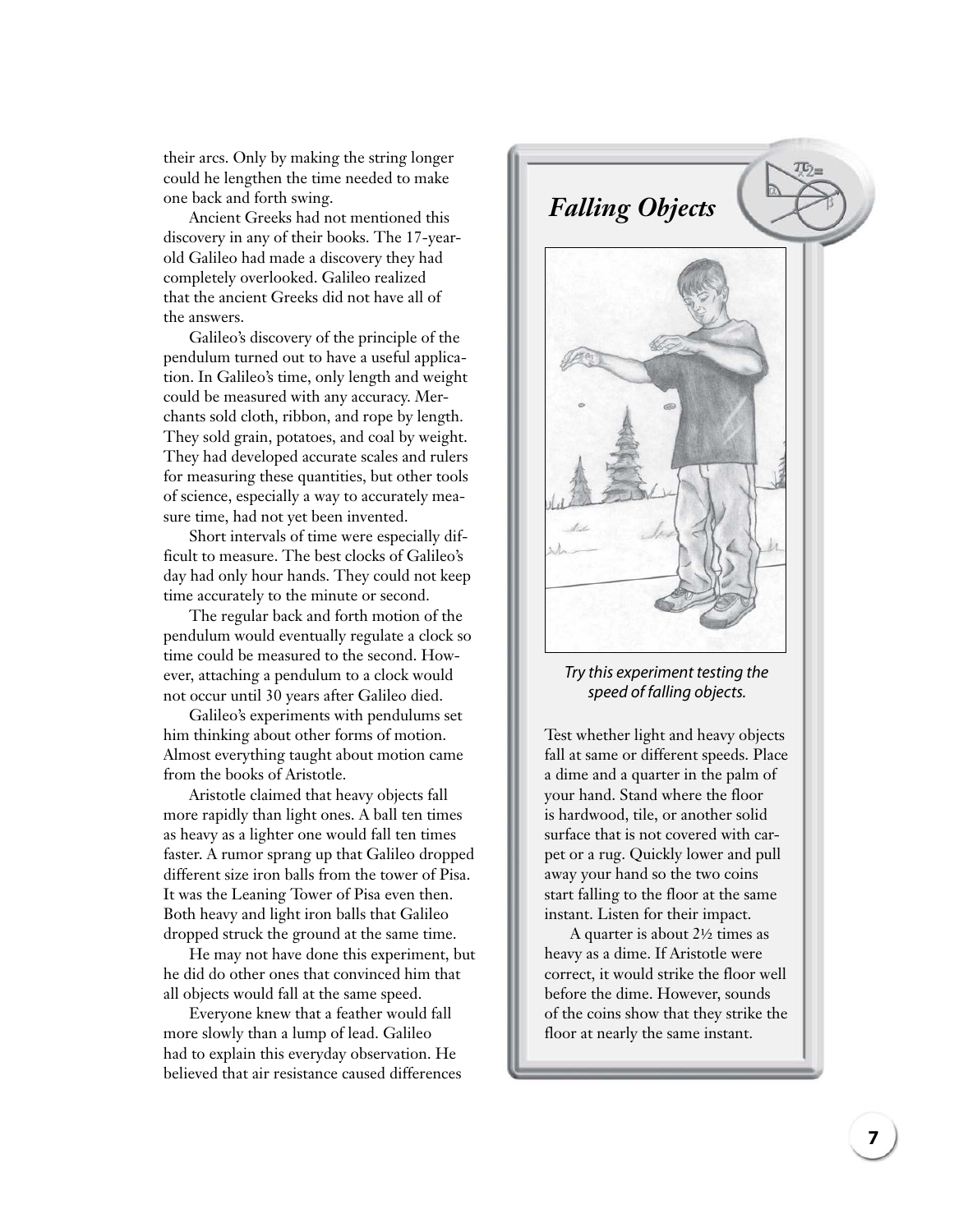



*Galileo would have been eager to witness David Scott's experiment.*

In 1971, David Scott, one of the *Apollo 15* astronauts who landed on the moon, showed television viewers back on earth an unusual experiment. Scott told them, "Galileo, a long time ago, made an important discovery about falling objects in gravity fields."

He held a falcon feather in his left hand. In his right hand, he held a hammer. Scott let go of the hammer and feather at the same moment.

On earth, the feather would have floated down because of air resistance. On the moon with no atmosphere to slow the feather, it fell at the same speed as the hammer. They fell side by side and hit the surface of the moon at the same time.

in speed. To test his idea, he beat a ball of lead into a thin sheet. When he dropped the sheet, it fluttered down more slowly than a lead ball of the same weight.

Galileo suggested that in a vacuum where air was not present, the feather and lump of lead would fall side by side. Critics of Galileo thought his idea could never be tested. Aristotle had said a vacuum was impossible: "Nature abhors [dislikes] a vacuum." However, about 50 years later, an English scientist named Robert Boyle built an air pump. He put a lump of lead and a feather inside a glass tube. He pumped out the air and turned the tube over. The feather and lead fell at the same speed.

Galileo continued to experiment with how quickly objects fell to earth. To do this he needed to measure speed. Speed is distance per time interval—meters per second, feet per second, or miles per hour. Meters, feet, and miles are measures of distance. Seconds and hours are measures of time.

The speed of an object is found by dividing the distance it travels by the time it takes to go that distance:  $speed = distance/time$ . The slash mark, /, is read "divided by."

To calculate speed, divide distance by time. For instance, an automobile that travels 200 miles in four hours, travels at an average speed of 50 miles per hour: speed  $=$  distance/time  $=$  $200$  miles/4 hours =  $50$  mi/hr. In the expression 50 mi/hr, the slash mark is read as "per." The car could have a speed of 35 mi/hr during part of the trip, and 65 mi/hr during some other part of the trip. The speed of 50 mi/hr is the average speed for the entire four hours.

Speed is always measured as distance divided by time. A high school runner would be pleased with finishing the 100-meter dash in 10.6 seconds. The runner's speed is 100 meters divided by 10.6 seconds or 9.35 m/sec.

The "miles per hour" or "meters per second" are units of speed. Scientists know that units are an important part of the overall quantity and always state them. Without units, the number part is meaningless. To say that a car was doing 90 could be fast (90 miles per hour) or slower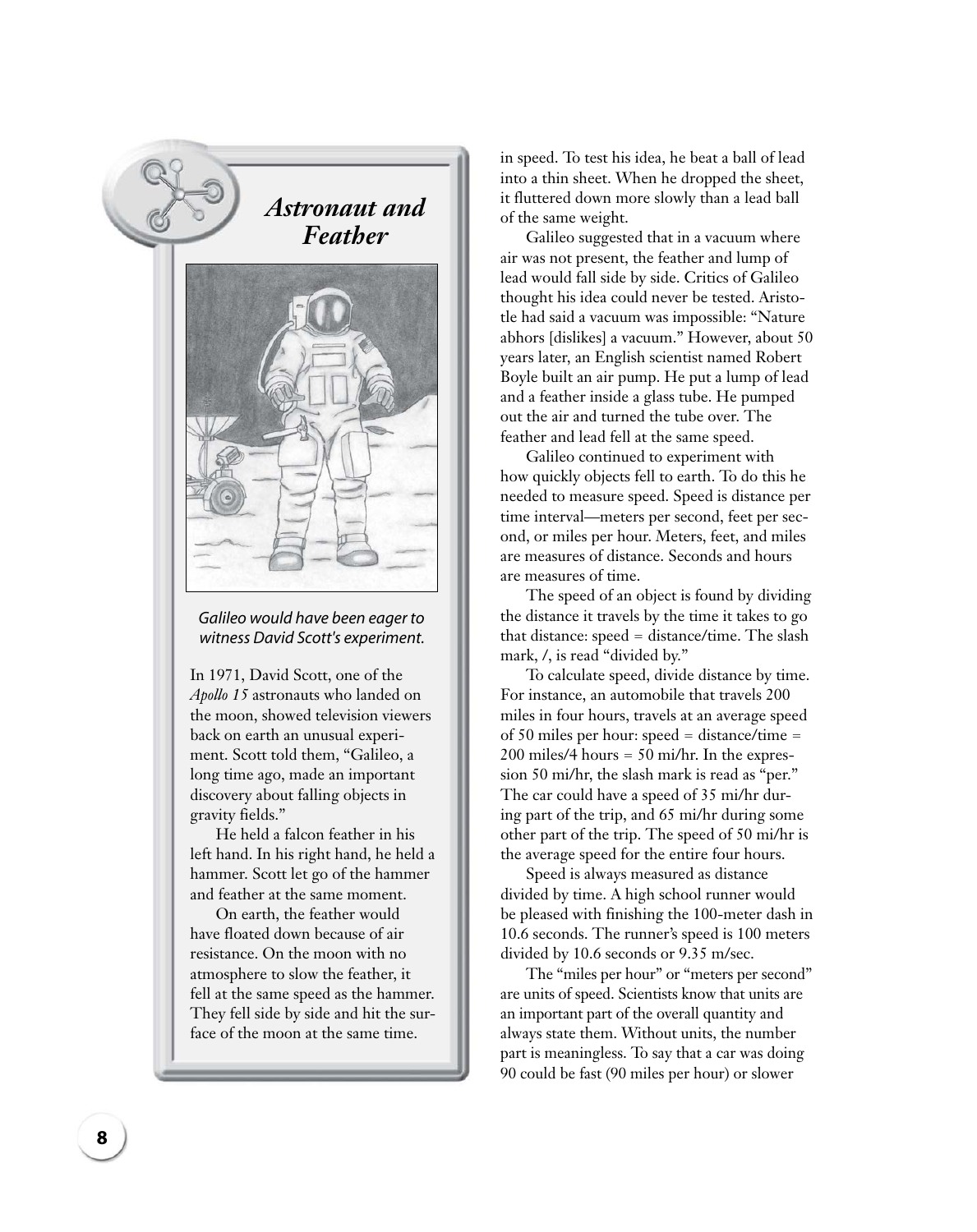

Distance

*Galileo rolled steel balls down a gently sloping incline. He measured the distances moved in equal intervals of time using a water clock. Velocity increased uniformly with time as the ball moved down the incline under the force of gravity.*

(90 feet per second, about 61 miles per hour). In a European country, it could be 90 kilometers per hour, which is about 56 miles per hour.

Galileo became interested in measuring how quickly objects fell to earth. For an object to fall for five seconds, he would need a tower 400 feet high. The Leaning Tower of Pisa was only 180 feet high. Even with a high tower, objects would fall too rapidly for him to measure their speed accurately.

Galileo found an inventive solution. Rather than dropping a ball, he rolled one down a ramp. A ramp with a gentle slope would lessen the force of gravity. When dropped from a height, a ball fell 16 feet in the first second, but on a gently sloping ramp that is 16 feet long and two feet high, a ball took eight seconds to roll 16 feet. Its motion could be studied in detail at slower speed.

Measuring time was still a problem because Galileo had no accurate clock. He again found a creative solution. While the ball rolled down the ramp, he allowed water to escape from a hole in the bottom of a container. Then he weighed the water—accurate scales did exist. He measured time by weight of the water.

The last problem was to limit friction. Galileo made smooth bronze balls and highly polished wooden tracks. Friction became so minor as to be ignored.

After Galileo collected his data, he set about seeing what he could learn. He analyzed the data, and he noticed that the ball rolling down the ramp did not get up to speed instantly. Instead, it started slowly and continued to gain speed all the way down the ramp. Falling objects followed the same rule. They began falling slowly and then continued to gain speed as they fell.

After he understood the effect of gravity on balls rolling down a ramp, he calculated distance, speed, and acceleration of a freely falling body for each second of travel. (See Table: Motion of Falling Objects.)

In the first column, Galileo recorded total time in seconds. The second column shows the distance the ball fell at the end of each second. Next, Galileo calculated average speed by dividing distance by time. For instance, in the last row, time is five seconds and distance is 400 feet, so the average speed is 80 feet per second: speed = distance / time =  $400$  ft/5 sec  $= 80$  ft/sec.

The third column has the final speed at the end of each second. The final speed is greater than the average speed because the falling ball is constantly gaining speed.

The average of two numbers is found by dividing their sum by two. If the first number is zero, then the average is merely one-half of the second number. In Galileo's experiment, the balls started at rest, so their beginning speed was zero. Their average speed was one half of the final speed, which is another way of saying final speed was twice as great as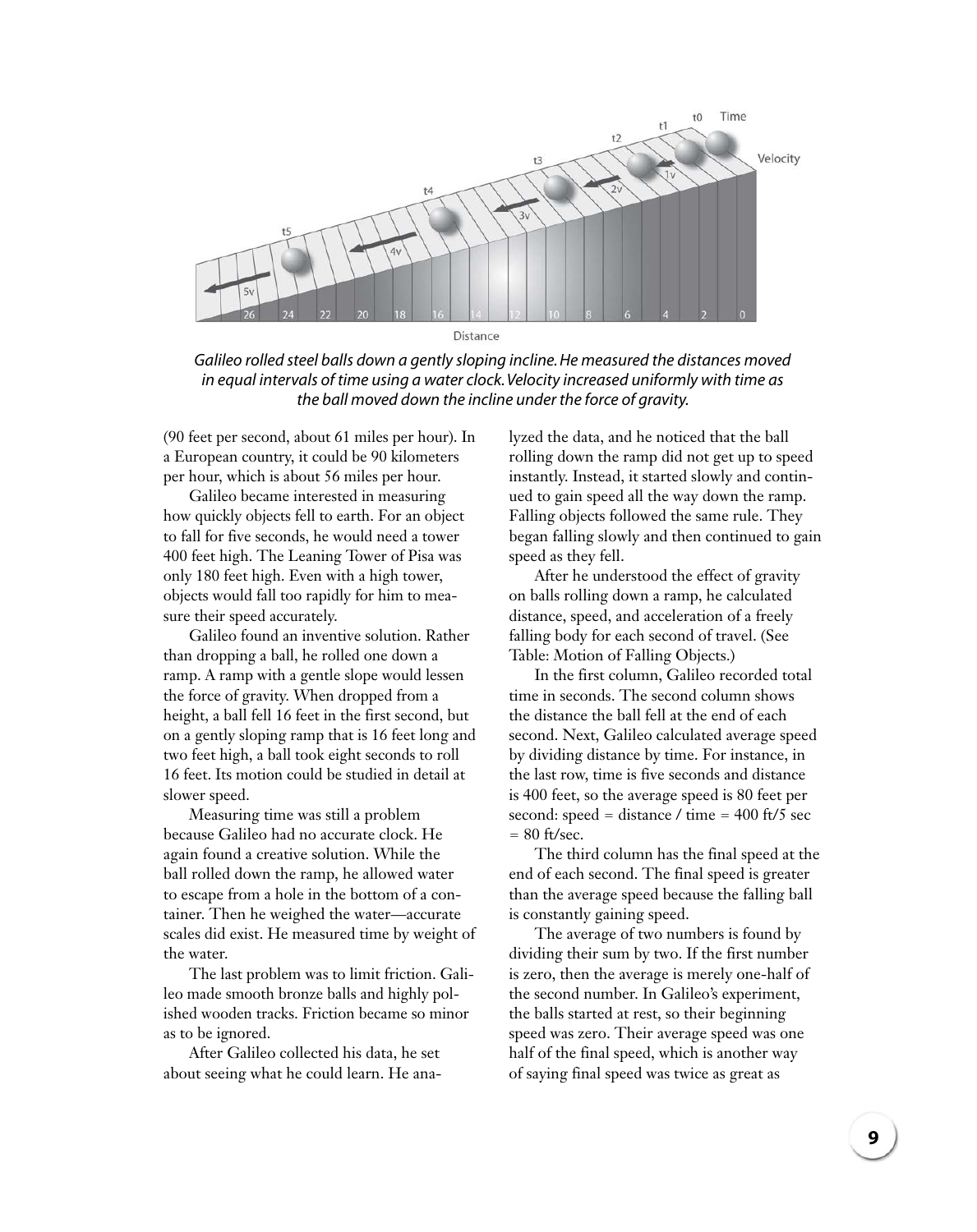| <b>Table: Motion of Falling Objects</b> |                         |                                |                              |                                                       |  |
|-----------------------------------------|-------------------------|--------------------------------|------------------------------|-------------------------------------------------------|--|
| <b>Time</b><br>seconds                  | <b>Distance</b><br>feet | <b>Average speed</b><br>ft/sec | <b>Final Speed</b><br>ft/sec | <b>Acceleration of Gravity</b><br>ft/sec <sup>2</sup> |  |
|                                         | 16                      | 16                             | 32                           | 32                                                    |  |
| 2                                       | 64                      | 32                             | 64                           | 32                                                    |  |
| 3                                       | 144                     | 48                             | 96                           | 32                                                    |  |
| $\overline{4}$                          | 256                     | 64                             | 128                          | 32                                                    |  |
|                                         | 400                     | 80                             | 160                          | 32                                                    |  |

average speed. For five seconds, the falling object has an average speed of 80 ft/sec. The final speed was twice 80 ft/sec, or 160 ft/sec.

Notice final speeds at the end of each second: 32 ft/sec, 64 ft/sec, 96 ft/sec, 138 ft/sec, and 160 ft/sec. Galileo discovered something very interesting. Each speed differed from the previous one by 32:  $64 - 32 = 32$ ;  $96 - 64 =$  $32, 128 - 96 = 32,$  and  $160 - 128 = 32$ .

The last column shows acceleration due to gravity, which is one of Galileo's important discoveries. Acceleration due to gravity on earth is written as 32 ft/sec<sup>2</sup>. This quantity can be read as 32 feet per second per second or 32 feet per second squared. In the metric system, the acceleration due to gravity is 9.81 m/sec<sup>2</sup>.

Acceleration is the change in speed compared to the time taken for the speed to change. Acceleration is found by dividing the change in speed by the change in time: acceleration  $=$  (change in speed)/(change in time). Acceleration compares how speed changes with time, and speed compares how distance changes with time.

People find acceleration confusing, and with good reason. Acceleration is the rate at which another rate (speed) changes, but acceleration is not speed, nor is it even a change in speed. Instead, it is the change in speed compared to the change in time. Time is squared because it appears twice in the calculation of acceleration.

Units of time for acceleration are usually the same, such as  $\sec^2$ , but different units of time can be used. For instance, a high-speed drag racer goes from zero miles per hour to 300 miles per hour in about five seconds. The dragster increases its speed by about 60 miles per hour every second. Acceleration  $=$  (change in speed)/(change in time) =  $(300 \text{ mi/hr})/(5$ sec) = 60 mi/hr per sec, or 60 mi/hr  $\times$  sec. After the first second, the dragster is going 60 miles per hour.

Units of time for acceleration of the dragster are not the same. One is in hours and the other is in seconds. The units for this acceleration are mi/hr  $\times$  sec because both the hours and seconds are in the denominators of the fractions. They are multiplied together.

Galileo's discoveries about motions of objects on earth had a strong impact on scientists of his day. He replaced centuries of argument and speculation with a few simple equations that led to a much better understanding of motion.

Galileo studied the motion of cannonballs blasted from a cannon. Projectile motion had been poorly understood until he proved that a cannonball followed a curving path known as a parabola. It was part of a series of geometric curves known as conic sections that had been studied in detail for centuries. Because the parabola was so well understood, the paths of projectiles became easy to calculate.

Galileo's discovery about cannonballs applied to any object that was fired or thrown.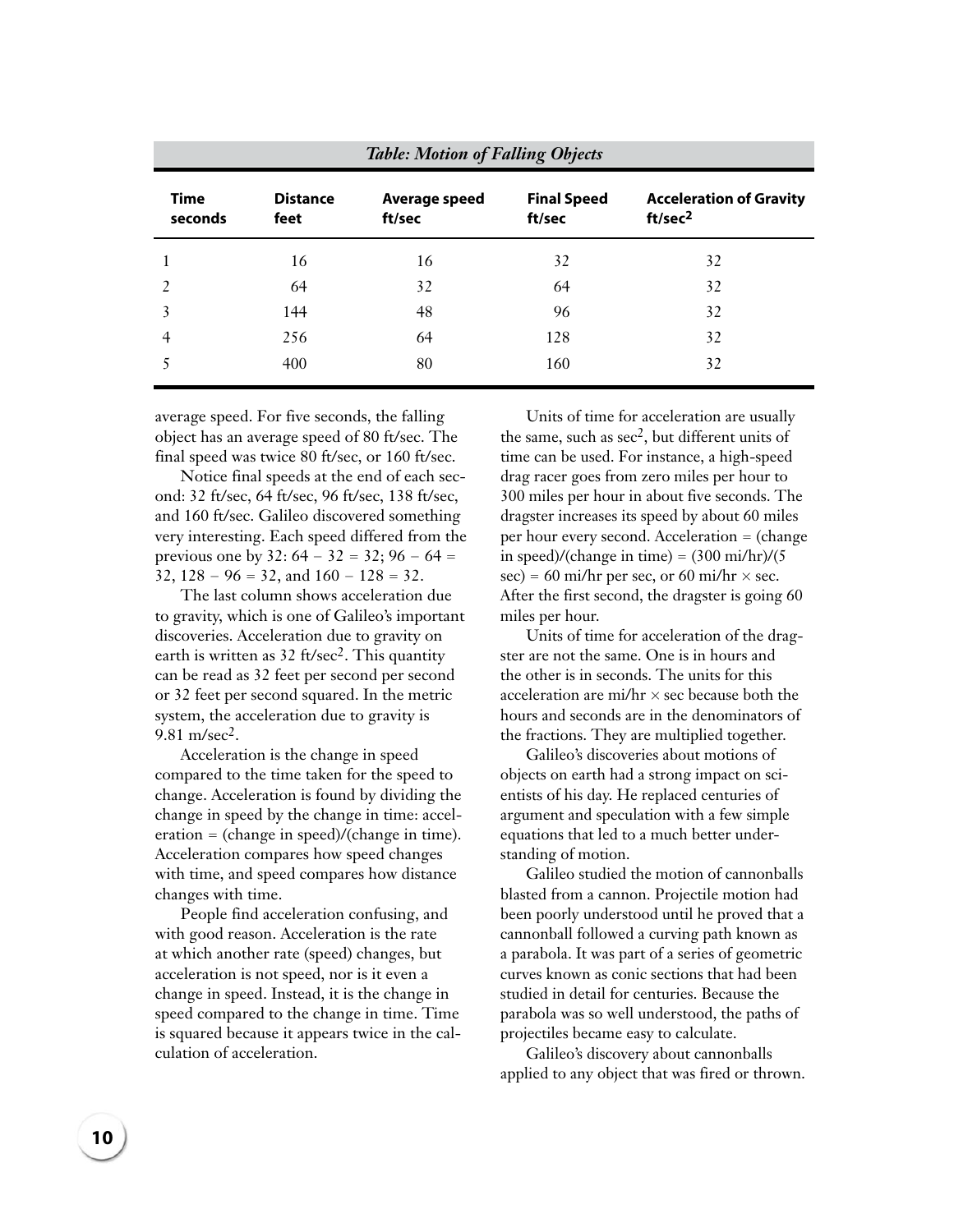## *For More Study — Final and Average Velocity*



Suppose you toss a pebble from a cliff into the ocean and notice that the pebble falls for 2.5 seconds before it strikes the surface of the water. How high is the cliff?

One way to solve this problem is to first calculate the final velocity using the equation  $v_f = g \times t$ , where vf is the final velocity, g is the acceleration of gravity, and t is the time.

$$
v_f = g \times t
$$
  
\n
$$
v_f = (32 \text{ ft/sec}^2) \times (2.5 \text{ sec})
$$
  
\n
$$
v_f = 80 \text{ ft/sec}
$$

Next, calculate the average speed from the equation  $v_{\text{ave}} =$  $\frac{1}{2} \times v_f$ , with  $v_{\text{ave}}$  standing for average velocity:

$$
v_{\text{ave}} = \frac{1}{2} v_{\text{f}}
$$
  

$$
v_{\text{ave}} = \frac{1}{2} 80 \text{ ft/sec}
$$
  

$$
v_{\text{ave}} = 40 \text{ ft/sec}
$$

Finally, calculate the total distance with the equation  $d = v_{\text{ave}} \times t$ , with d the distance,  $v_{\text{ave}}$  the average velocity, and t the time.

 $d = v_{\text{ave}} \times t$  $d = 40$  ft/sec  $\times$  2.5 sec  $d = 100$  ft

The answer of 100 feet is correct, although it took three steps to find the answer. Distance an object falls in 2.5 seconds can be found by a single equation. The three equations shown above can be combined into a single equation to give distance:

| $d = v_{ave} \times t$                  |                                                |
|-----------------------------------------|------------------------------------------------|
| $d = (\frac{1}{2} v_f) \times t$        | replace $v_{\text{ave}}$ with $\frac{1}{2}v_f$ |
| $d = \frac{1}{2} (g \times t) \times t$ | replace $v_f$ with $g \times t$                |
| $d = \frac{1}{2} g \times t^2$          | replace g with $32 \text{ ft/sec}^2$           |

The equation  $d = \frac{1}{2} g \times t^2$  can now be used to find distance:

 $d = \frac{1}{2} (32 \text{ ft/sec}^2) \times (2.5 \text{ sec})^2$  $d = 16$  ft/sec  $\times$  6.25 sec<sup>2</sup>  $d = 100$  ft

By the way, many processes in physics are reversible. Instead of dropping a pebble, suppose you threw it straight up in the air. If it takes 2.5 seconds before its upward motion stops, then it left your hand at 80 ft/sec, and it will go 100 feet into the air.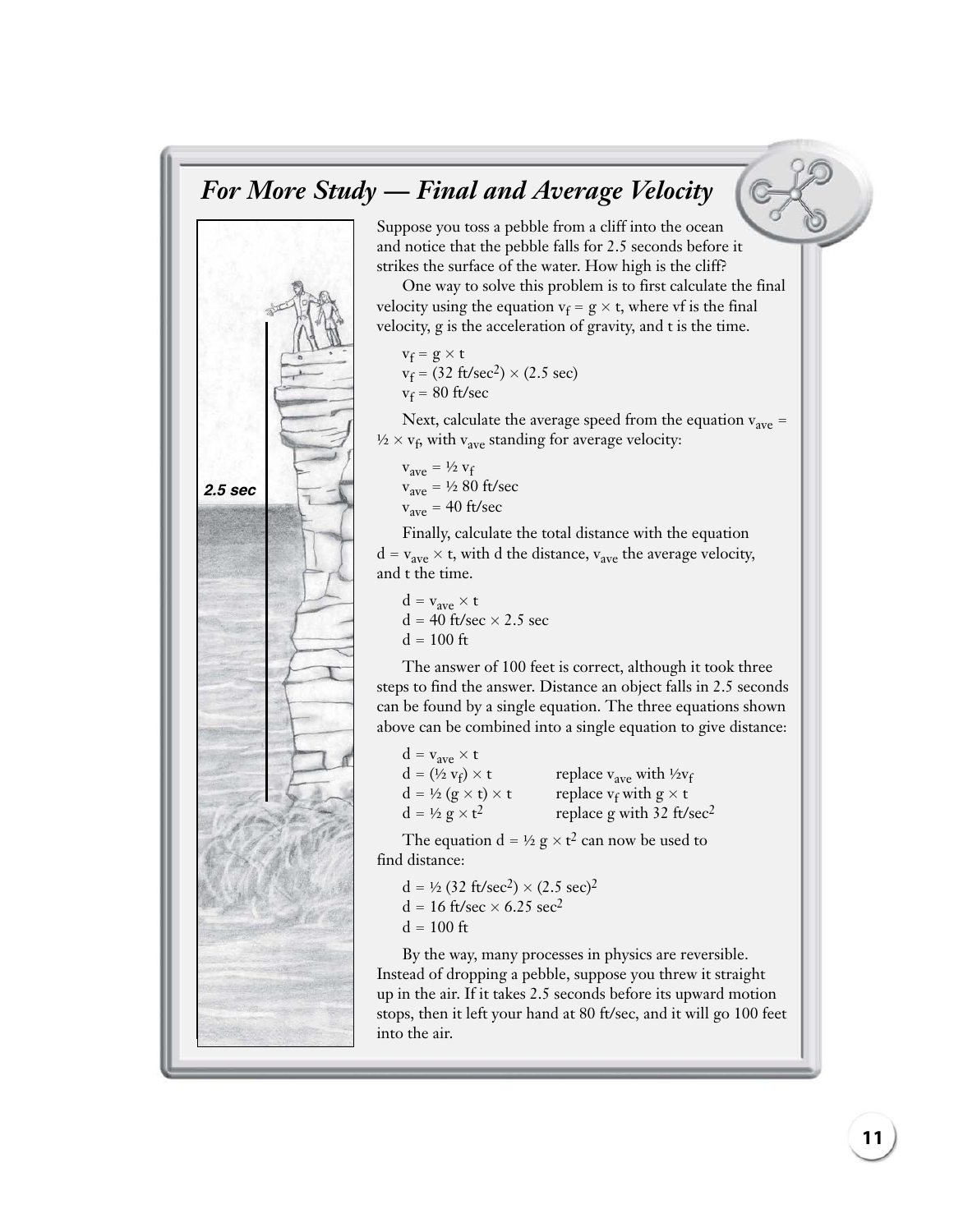Galileo established that a projectile would travel its greatest distance if fired at an angle of 45 degrees — halfway from the horizontal to directly overhead. Today, athletes practice throwing the shot put, discus, and javelin at this angle for the greatest range. You can experiment with a stream of water squirted from a garden hose to see that this rule is true.



*Galileo and his telescope*

Scientists are pleased when they find a way to replace what appear to be many different observations with a single, simple principle. Galileo's simple and concise equations applied to many different types of motion. Nature, rather than being a head-scratching puzzlement, proved to follow a few simple principles. Galileo showed that nature had been given a design that human beings could understand.

Galileo is best known for his discoveries with a telescope, although his experiments measuring the speed of balls rolling down ramps are just as important. He did not invent the telescope, but he was the first to use it to study the heavens. He made a small telescope and turned it to the night sky. He saw mountains and valleys on the moon, four large satellites orbiting the planet Jupiter, and many stars too dim to see with eyes alone.

Scientists and teachers refused to look through his telescope. They argued, "Aristotle tells nothing of them. They must be the fault of Galileo's glass." Galileo said, "I have offered a thousand times to show the leading philosophers my studies. They will not consent to look at the planets or moon through the telescope. They close their eyes to the light of truth!"

Jealous professors tried to discredit him. They implied that he was trying to prove that the Bible was wrong.

Their charge was groundless. His argument was with those scientists who blindly followed Aristotle. Galileo charged that Aristotle had

made mistakes, not prophets of God.

Galileo spent the last part of his life under house arrest. He used his time to meet with friends and to train students. Galileo wrote a book about his discoveries called *The Starry Messenger*. Professors banded together and forced Galileo to stop publishing his books for many years.

Galileo planted seeds

of doubt about Aristotle and other Greek philosophers whose ideas had brought scientific progress to a halt. Galileo's stubborn insistence upon experiments and careful observations blossomed into a new spirit of discovery known as the Scientific Revolution.

Galileo was deeply religious. He believed that none of his theories dishonored any of the facts in the Bible. His faith in God grew stronger, not weaker, because his telescope showed such a marvelous universe.

#### SOLUTIONS

- 1. They do experiments to test new ideas.
- 2. The principle of the pendulum measures seconds.
- 3. Ramps slowed the motion.

*Galileo's equations described many different types of motion.*